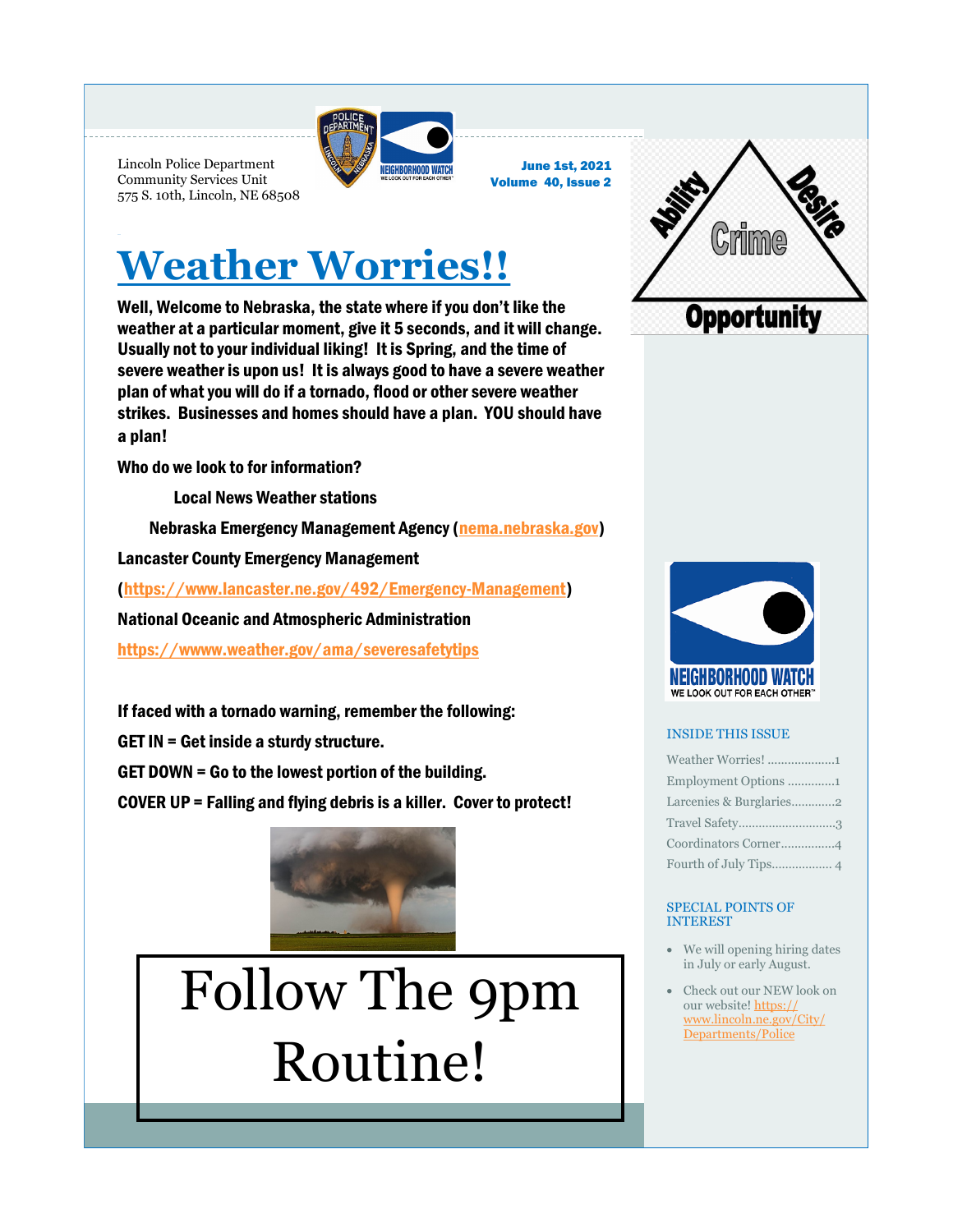## **LARCENIES AND BURGLARIES**

Some people may wonder what we in law enforcement mean by LARCENY & BURGLARY.

Larceny = Misdemeanor theft usually under \$500.

Burglary = Felony—entry into a residence with the intent to steal items of value.

Often times people tend to confuse the two or combine them. They are actually two separate charges due to the level of severity. I thought we would look at the first four months (January through April) of 2020 and 2021 just to see if we saw any differences during the Covid 19 restrictions. Look below to see what the totals were! You might be surprised!

Some tips to prevent Larceny from Autos Lock your car!! Park it in a well lit area or garage. Remove ANY valuables that you can! Don't loan out your car if possible! Don't share your keys! Some tips to prevent Burglaries to your home Lock your doors and windows! Secure valuables in a safe. Don't put your vacation dates on Social Media!! Don't hide keys outside!! Burglars know the spots!

### LARCENY FROM AUTOS/BURGLARIES, JAN-APRIL, 2020 VS. 2021







2



REMEMBER, THIS IS JUST FOR JANUARY-APRIL, 2020 VS. 2021!!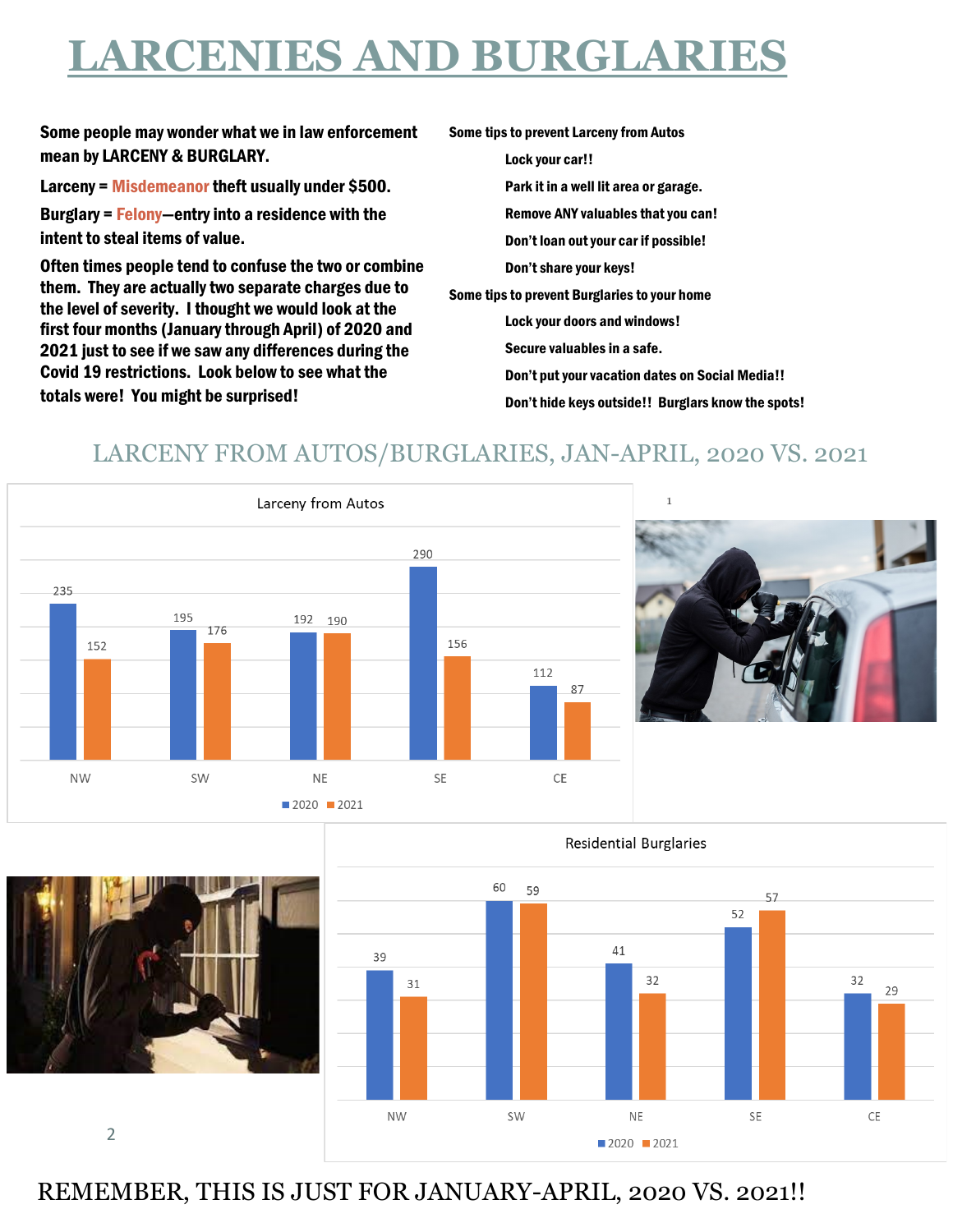### **SPRING/SUMMER/FALL = TRAVEL VACATIONS!**

It is that time of year where persons take some time for themselves, often in the form of a VACATION!! Yes, we can finally plan trips to other places and not feel that we are just dreaming. Those days have returned! BUT, if you plan on traveling, let's make sure we travel safely. Here are some travel tips on how to increase your personal and home safety while you are vacationing!

### **Personal Safety While Traveling!**

- 1. Do your research about your destination!
	- 2. While traveling, don't draw attention to yourself.
	- 3. Have copies of important documents (passport, ID, etc.)
	- 4. Keep your friends and family updated as to your progress.
	- 5. Be wary of any public WIFI. They are a haven for phishing!

6. When staying in a hotel, use the hotel safe provided and ensure you lock AND bolt the door. Make sure it is secure each time you leave.

7. Be aware of your surroundings and what you are walking into. Many times,

there are events going on that you may go to that create havens for pick-pockets (yes, still a thing) and other ways to scam your information.



### **HOME SAFETY WHILE ON VACATION**

Here are some quick tips to keep your home safe while you are away! Inside:

Set lights on timers.

Don't post your are on vacation on your social media!

If you have an alarm, alert your alarm company.

Let your neighbors know if you are friends.

Secure valuables and secure the house!

Have someone come check the home while you are gone.

Stop mail/newspapers

Arrange for lawn care if you are going to be gone long.

Have good exterior lighting

DO NOT leave keys hidden outside!!





Interested in becoming a Lincoln Police Officer? We encourage anyone with an interest in being a law enforcement officer to apply and begin the process of becoming a Lincoln Police Officer.

Just go to [https://](https://www.lincoln.ne.gov/City/Departments/Police) [www.lincoln.ne.gov/](https://www.lincoln.ne.gov/City/Departments/Police) [City/Departments/](https://www.lincoln.ne.gov/City/Departments/Police) [Police](https://www.lincoln.ne.gov/City/Departments/Police) and click on "JOIN OUR TEAM".